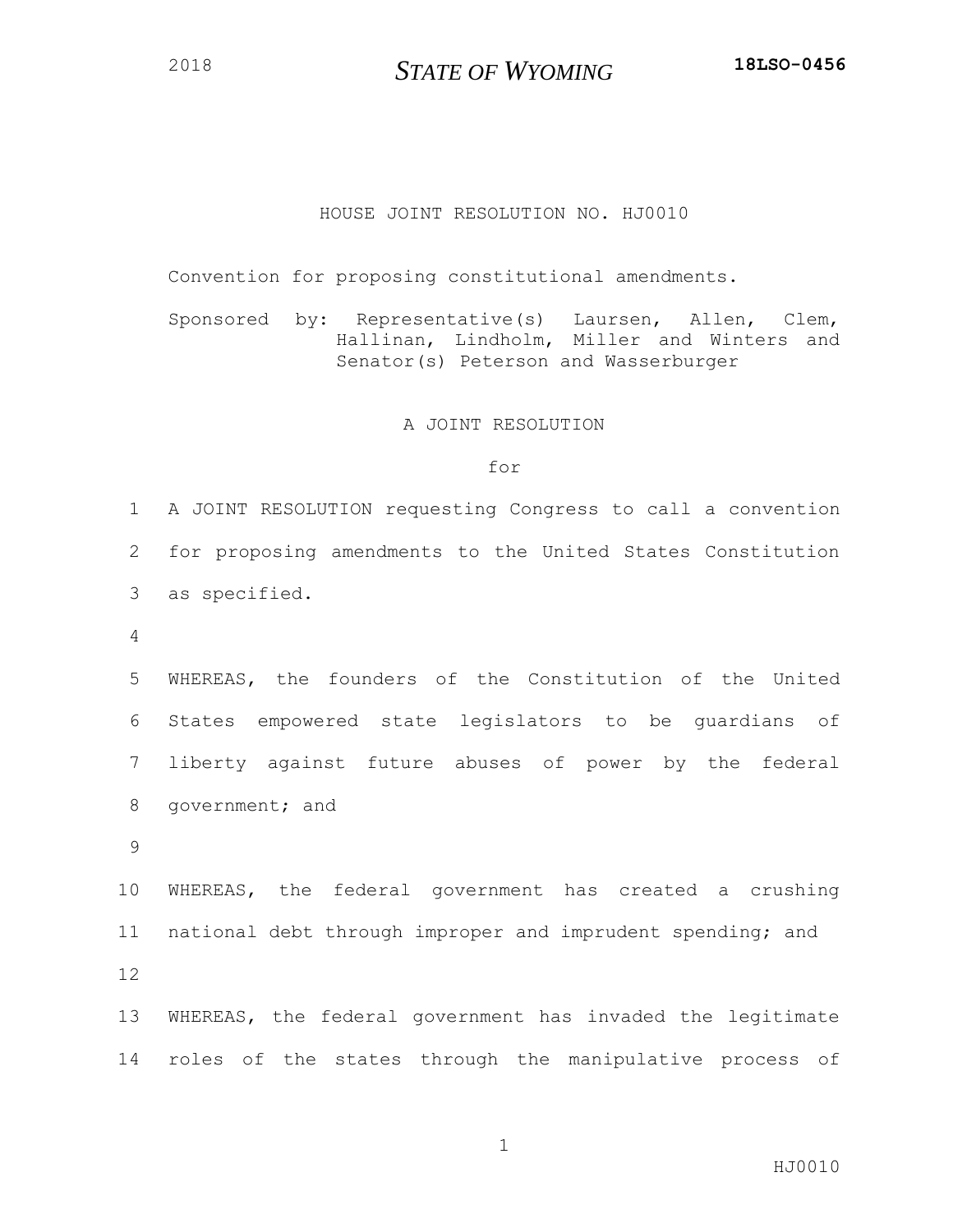federal mandates, most of which are unfunded to a great extent; and WHEREAS, the federal government has ceased to live under a proper interpretation of the Constitution of the United States; and WHEREAS, it is the solemn duty of the states to protect the liberty of our people, particularly for the generations to come, by proposing amendments to the Constitution of the United States through a convention of the states under Article V for the purpose of restraining these and related abuses of power. *NOW, THEREFORE, BE IT RESOLVED BY THE MEMBERS OF THE LEGISLATURE OF THE STATE OF WYOMING:* **Section 1.** The Legislature of the State of Wyoming hereby applies to Congress, under the provisions of Article V of the Constitution of the United States, for the calling of a convention of the states limited to proposing amendments to the Constitution of the United States that impose fiscal restraints on the federal government, limit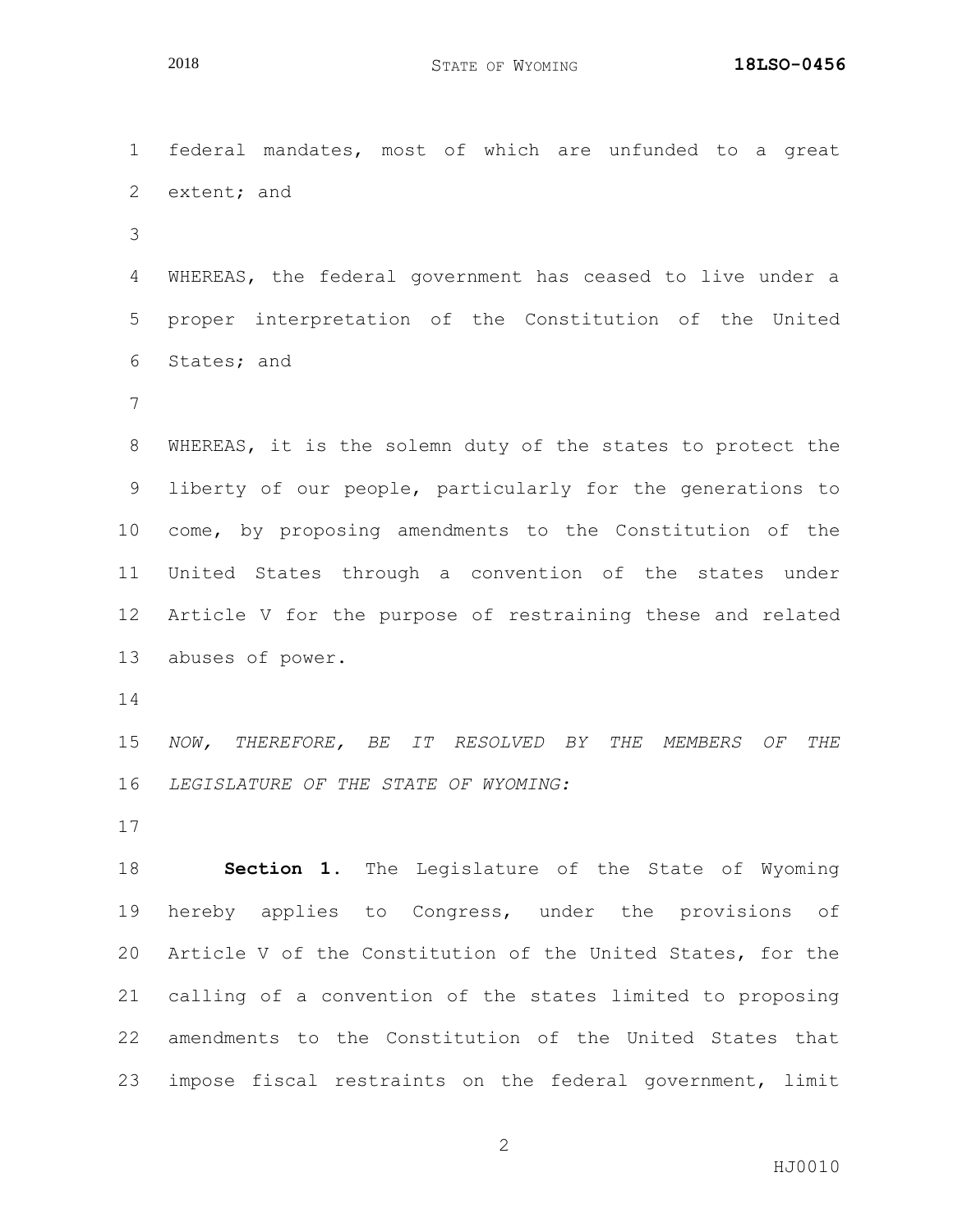the power and jurisdiction of the federal government and limit the terms of office for its officials and for members of Congress. **Section 2.** (a) The Legislature of the State of Wyoming adopts this application expressly subject to the following reservations, understandings and declarations: (i) An application to the Congress of the United States to call a convention of the states pursuant to Article V of the United States Constitution to propose amendments to the Constitution confers no power to Congress other than the power to call the convention. The power of Congress to exercise this ministerial duty consists solely of the authority to name a reasonable time and place for the initial meeting of a convention;

 (ii) Congress shall perform its ministerial duty of calling an amendment convention of the states only upon the receipt of applications for an amendment convention for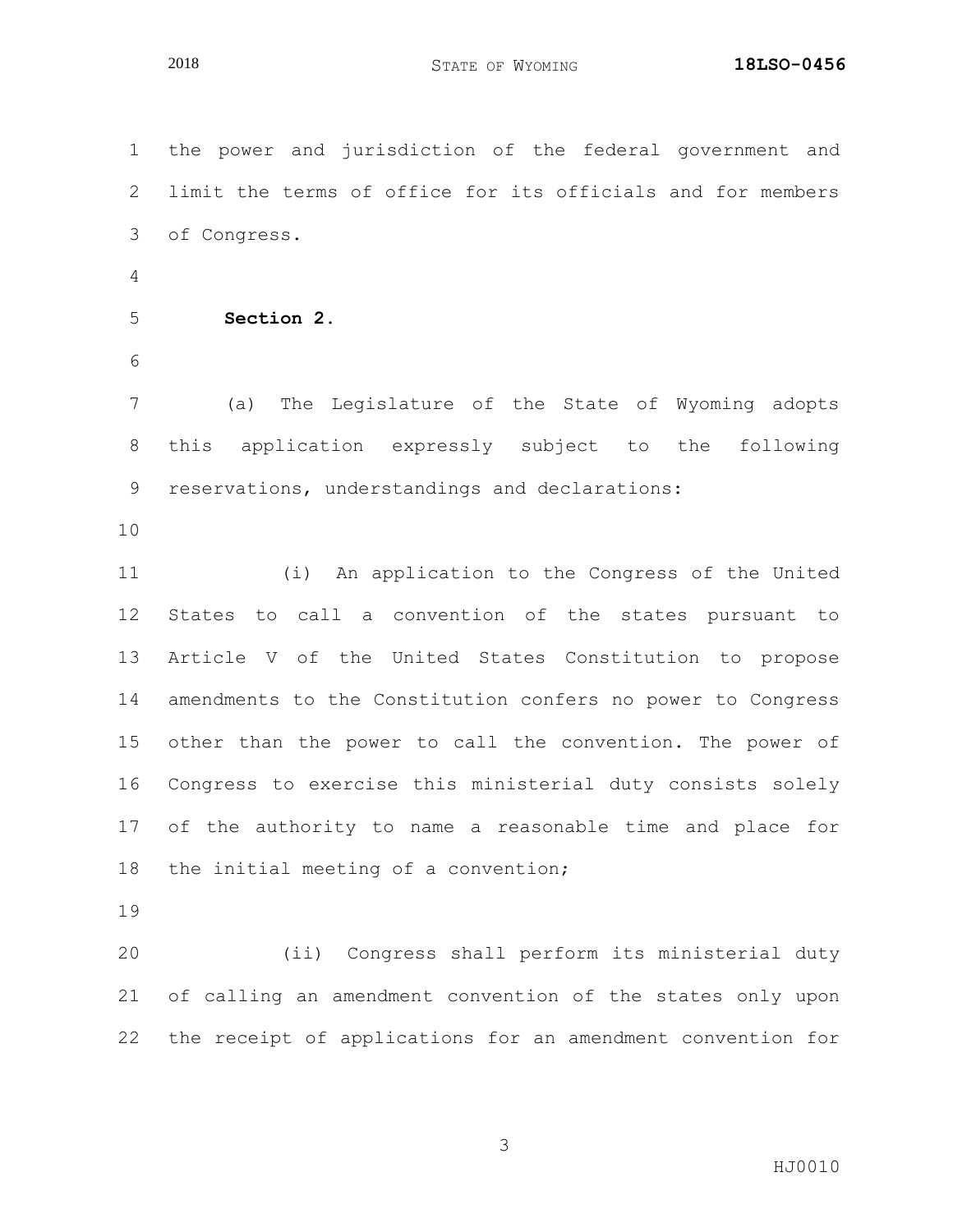the substantially same purpose as this application from two-thirds (2/3) of the legislatures of the several states; 

 (iii) Congress does not have the power or authority to determine any rules for the governing of an amendment convention of the states called pursuant to Article V of the United States Constitution. Congress does not have the power to set the number of delegates to be sent by any state to a convention nor does it have the power to name delegates to a convention. The power to name delegates remains exclusively within the authority of the legislatures of the several states;

 (iv) By definition, a convention of the states to propose amendments to the Constitution means that states shall vote on the basis of one (1) state, one (1) vote; 

 (v) A convention of the states to propose amendments to the Constitution convened pursuant to this application shall be limited to consideration of the topics specified herein and no other. This application is made with the express understanding that an amendment that in any way seeks to amend, modify or repeal any provision of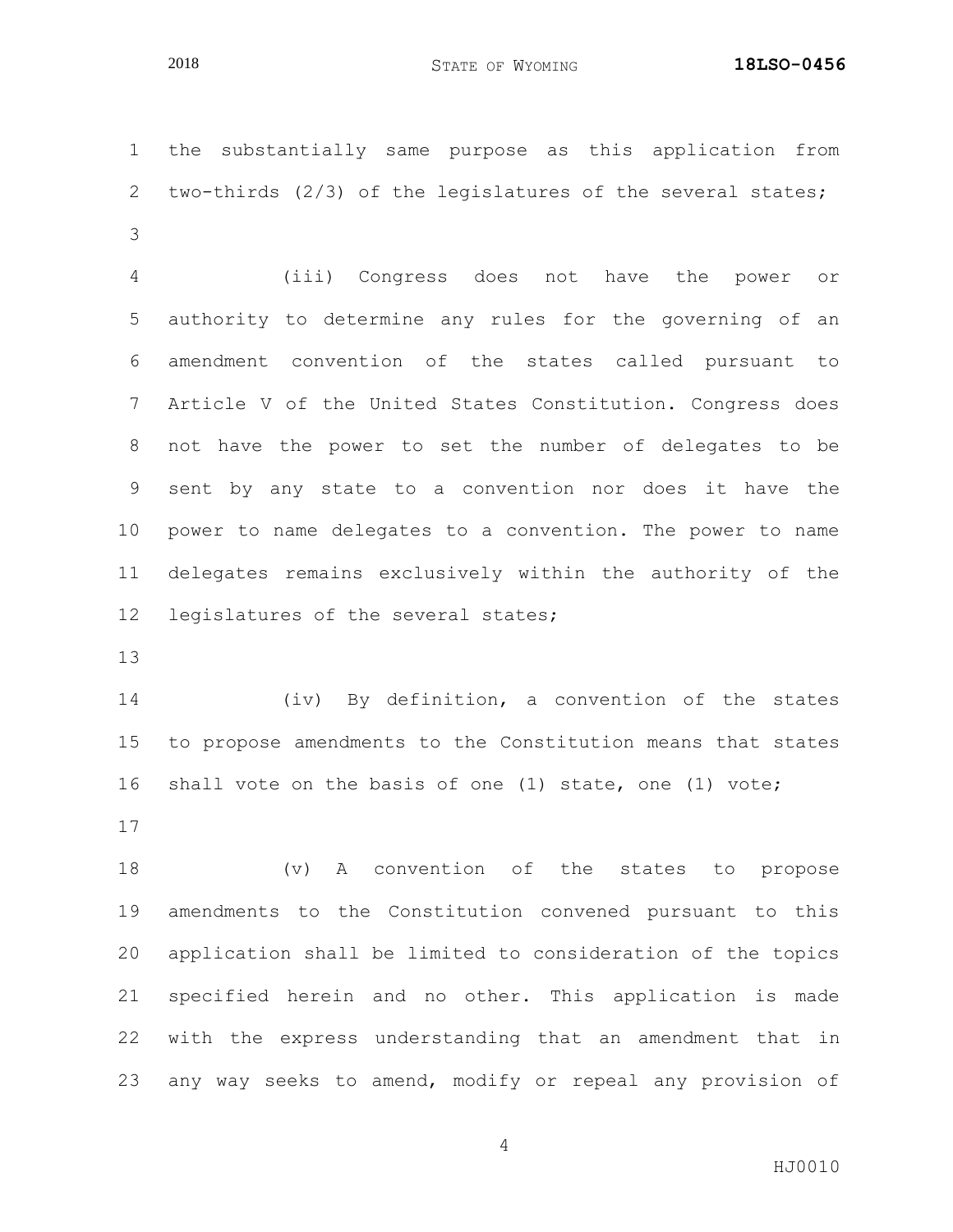the Bill of Rights shall not be authorized for consideration in any manner. This application shall be void ab initio if ever used in any manner to propose or consider any change to any provision of the Bill of Rights; (vi) Pursuant to Article V of the United States Constitution, Congress may determine whether proposed amendments shall be ratified by the legislatures of the several states or by special state ratification conventions. The Legislature of the State of Wyoming recommends that Congress select ratification by the legislatures of the several states; and (vii) The Legislature of the State of Wyoming may provide further instructions to its delegates and may recall its delegates at any time for a breach of a duty or a violation of the instructions provided to the delegates. **Section 3.** This application constitutes a continuing application in accordance with Article V of the Constitution of the United States until the legislatures of at least two-thirds (2/3) of the several states have made

applications on the same subject.

HJ0010